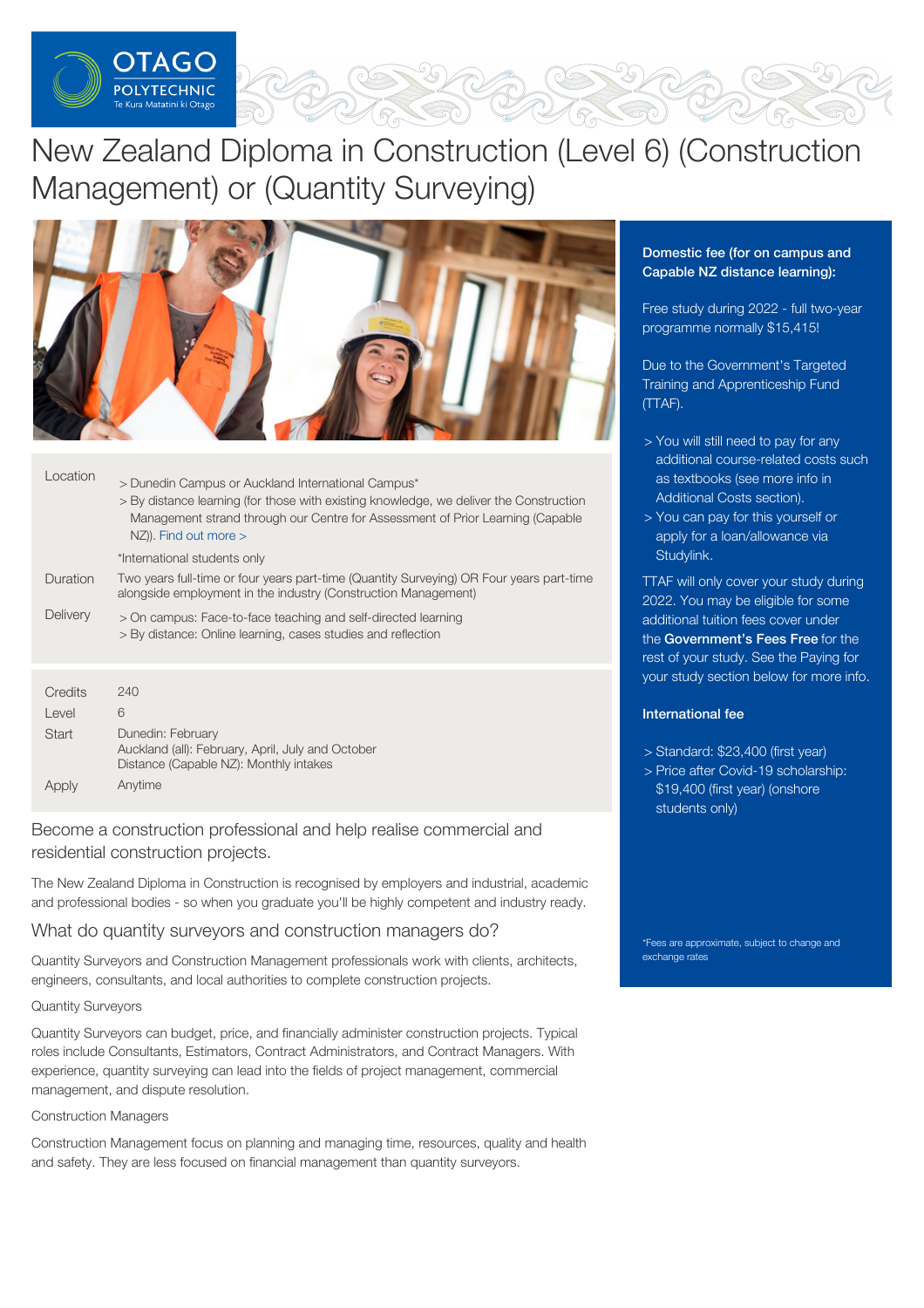Please note: If you want to study Construction Management, you need to be working in the construction industry in a supervisory capacity or will have the opportunity to work in a supervisory capacity during the duration of your study (which is four years part-time alongside employment). This option includes a 30-credit applied project based on a project you have managed in the workplace.

Benefits of this qualification

- > Quantity Surveying students can join the New Zealand Institute of Quantity Surveyors (NZIQS)as a free student member. Then, after graduating and gaining sufficient industry experience, you can apply for full membership. The NZIQS belongs to the Pacific Association of Quantity Surveyors (PAQS), along with a number of other countries, and has reciprocal agreements with some other Institutes, making it easier to work overseas.
- > The Construction Management strand supports the Ministry of Business, Innovation & Employment Licensed Building Practitioner Scheme, providing eligibility for a streamlined application process towards Site License Classes 1, 2 and 3 in accordance with information on the MBIE website: http://www.business.govt.nz/lbp.
- > It's possible to study the other strand either after completing the first strand or at the same time if the timetabling permits.
- > Upon successful completion of this diploma, you can gain direct entry into the final year of our Bachelor of Construction (Quantity Surveying) or (Site Management)

Please contact us if you would like to discuss your study situation. Email david.finnie@op.ac.nz or Construction@op.ac.nz.

## Entry requirements

Construction Management strand

- > A minimum of 50 NCEA credits at Level 2, including:
	- > 12 credits in maths, and
	- > a minimum of 12 literacy credits at NCEA Level 1
- > OR be able to demonstrate equivalent knowledge and skills.
- > You need to be working in the construction industry with a NZ trade background or similar.
- > You need to be working in a supervisory capacity during the duration of your study (or will have the opportunity to do so).
- > If English is not your first language, you must provide:
	- > New Zealand University Entrance OR
	- > Overall Academic IELTS 6.0 with no individual band score lower than 5.5 (achieved inone test completed in the last two years), OR
	- > Acceptable alternative evidence of the required IELTS (see here for NZQA proficiency table and here for list of recognised proficiency tests).

If you need to improve your English Language skills, we offer a wide range of English programmes.

## Quantity Surveying strand

- > A minimum of 50 NCEA credits at Level 2, including:
	- > 12 credits in maths, and
	- > a minimum of 12 Literacy credits at NCEA Level 1
- > OR be able to demonstrate equivalent knowledge and skills.
- > If English is not your first language, you must provide:
	- > New Zealand University Entrance OR
	- > Overall Academic IELTS 6.0 with no individual band score lower than 5.5 (achieved inone test completed in the last two years), OR
	- > Acceptable alternative evidence of the required IELTS (see here for NZQA proficiency table and here for list of recognised proficiency tests).

If you need to improve your English Language skills, we offer a wide range of English programmes.

Want your existing skills recognised? (Construction Management only)

If you have extensive knowledge and skills due to practical experience in this area, you may have already gained credits towards this qualification. Capable NZ, our Centre for Assessment of Prior Learning, is currently offering the Construction Management strand of this qualification and recognition of skills gained in the workplace will be credited toward courses on a case-by-case basis.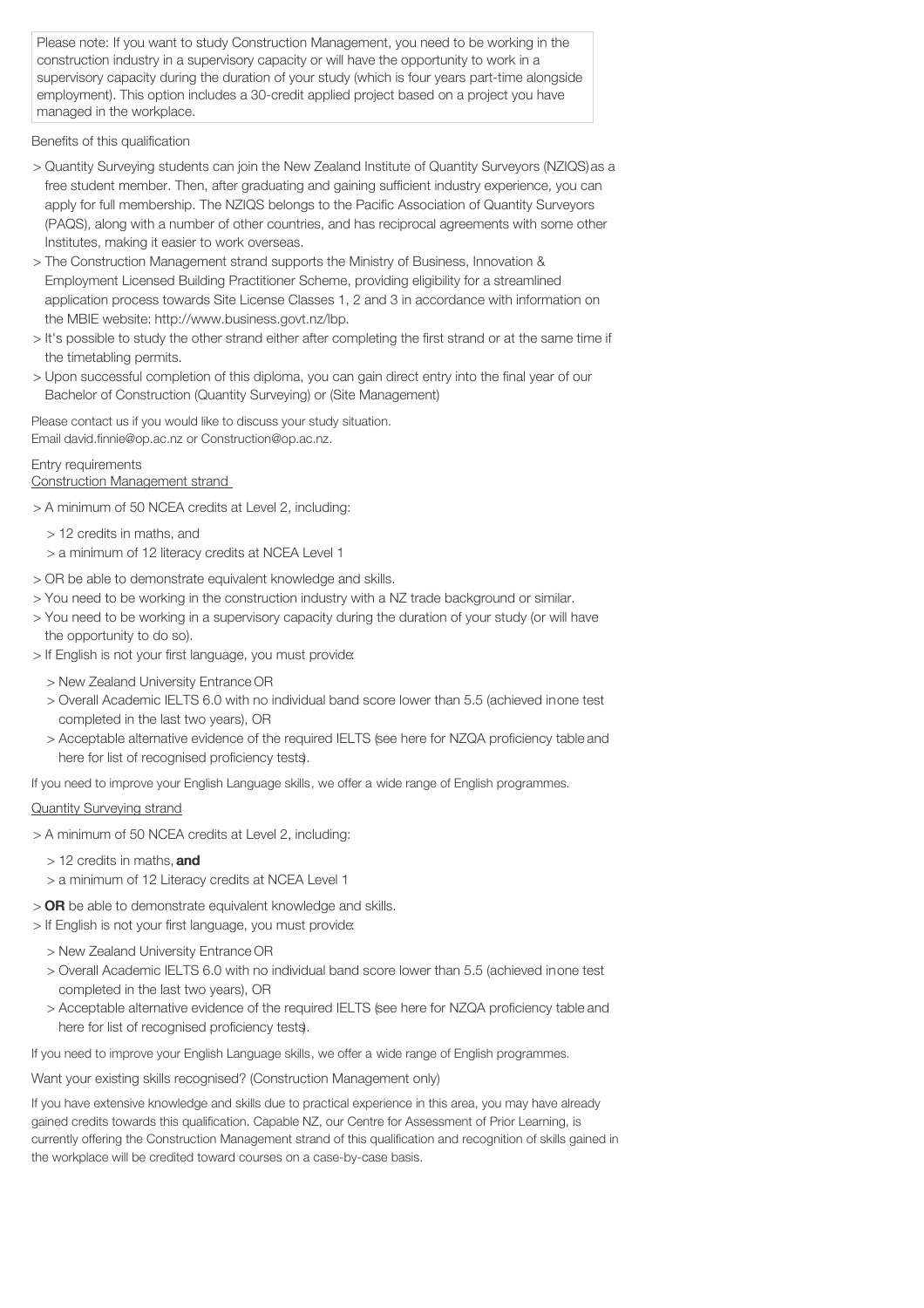# Find out if this is the right pathway for you >

## You will study (Construction Management)

If you want to study Construction Management, you need to be working in the construction industry in a supervisory capacity or will have the opportunity to work in a supervisory capacity during the duration of your study (which is four years part-time alongside employment).

This strand totals 240 credits.

| <b>YEAR ONE</b>                                              |                                                     |
|--------------------------------------------------------------|-----------------------------------------------------|
| <b>COURSE NAME</b>                                           | <b>CREDITS</b>                                      |
| Construction Technology: Small buildings                     | Either $1 \times 30$ or $2 \times 15$ credit course |
| Construction Technology: Medium and Large                    | Either $1 \times 30$ or $2 \times 15$ credit course |
| Measurement                                                  | 15                                                  |
| Introduction to Legislative and Social<br><b>Environment</b> | 15                                                  |
| Estimating                                                   | 15                                                  |
| Introduction to Dispute Resolution                           | 15                                                  |
|                                                              |                                                     |
| YEAR TWO                                                     |                                                     |
| <b>COURSE NAME</b>                                           | <b>CREDITS</b>                                      |
| Programming                                                  | 15                                                  |
| Procurement and Tendering                                    | 15                                                  |
| Contact Administration                                       | 15                                                  |
| Quality Assurance and Site Safety                            | 15                                                  |
| People Management                                            | 15                                                  |
| Project Management                                           | 15                                                  |
| <b>Construction Project</b>                                  | 30                                                  |
|                                                              |                                                     |
| Total                                                        | 240                                                 |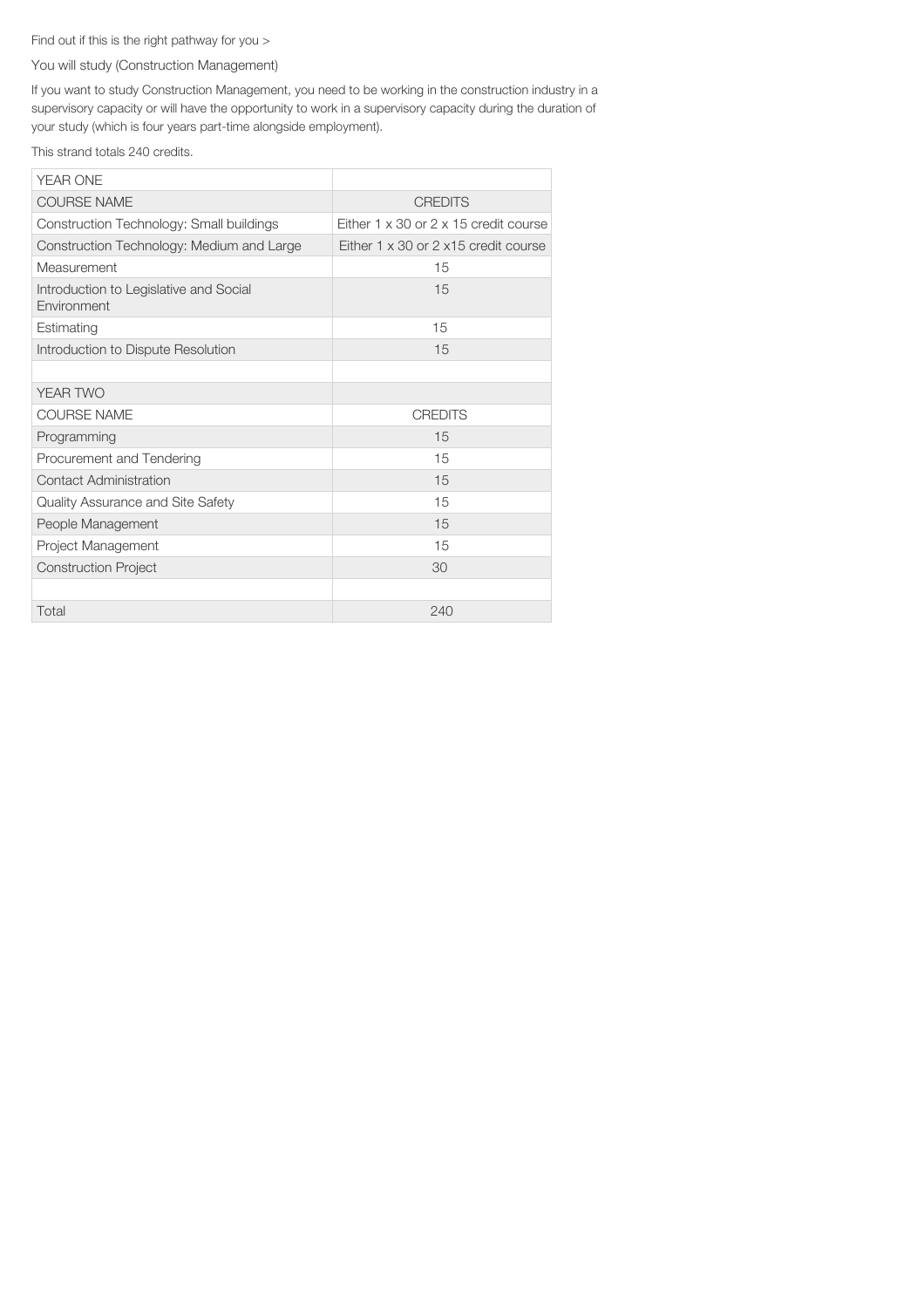#### You will study (Quantity Surveying)

This strand totals 240 credits.

| <b>YEAR ONE</b>                                       |                                                     |
|-------------------------------------------------------|-----------------------------------------------------|
| <b>COURSE NAME</b>                                    | <b>CREDITS</b>                                      |
| Construction Technology: Small buildings              | Either $1 \times 30$ or $2 \times 15$ credit course |
| Construction Technology: Medium and Large             | Either $1 \times 30$ or $2 \times 15$ credit course |
| Measurement                                           | 15                                                  |
| Introduction to Legislative and Social<br>Fnvironment | 15                                                  |
| Estimating                                            | 15                                                  |
| Introduction to Dispute Resolution                    | 15                                                  |
|                                                       |                                                     |
| YEAR TWO                                              |                                                     |
| <b>COURSE NAME</b>                                    | <b>CREDITS</b>                                      |
| Programming                                           | 15                                                  |
| Procurement and Tendering                             | 15                                                  |
| Contact Administration                                | 15                                                  |
| Advanced Measurement                                  | 15                                                  |
| <b>Cost Planning</b>                                  | 15                                                  |
| Value Management                                      | 15                                                  |
| Quality Assurance and Site Safety                     | 15                                                  |
| Applied Project Management                            | 15                                                  |
|                                                       |                                                     |
| Total                                                 | 240                                                 |

Practical and work-based components

There is no requirement for learners to complete an internship or similar component. However, if the circumstances are appropriate and conducive to an individual learner's needs, there is a possibility to meet programme requirements through workplace learning. We will continue to have managed student projects off campus to enable all learners to approach the 'commercial competence' that is written into this qualification. Year two learners that are not in workplace learning arrangements will have additional 'leading hand' level responsibilities and tasking within these outside projects.

Your workload

If studying at our Dunedin Campus

Full-time

You should commit approximately 38 hours per week towards your studies. This comprises around 19 hours of class time per week, with the remainder spent in self-directed learning.

#### Part-time

You can study this programme part-time, typically over four years (five years maximum by negotiation). Parttime paths of study are planned with each learner individually so you can fit your studies around work.

If studying at our Auckland International Campus

You will be expected to spend about 38 hours per week (or 300 hours per Study Block) on your course work. This includes both scheduled class time and self-directed study.

At our Auckland International Campus, this programme is offered by Future Skills Academy due to a subcontract arrangement with Otago Polytechnic. Auckland study block dates >

#### Further study options

Upon successful completion of this diploma, you can gain direct entry to the final year of the Bachelor of Construction (Quantity Surveying) or (Site Management) degree which you can study full-time (one year) or part-time (two to three years).

The degree will provide broader skills around business and construction law, and management so is geared towards a more senior level. Graduates would initially still enter the industry as Consultants, Estimators, Contract Administrators, or Contracts Managers. Then, upon gaining sufficient experience can apply for more senior positions, without first needing further study.